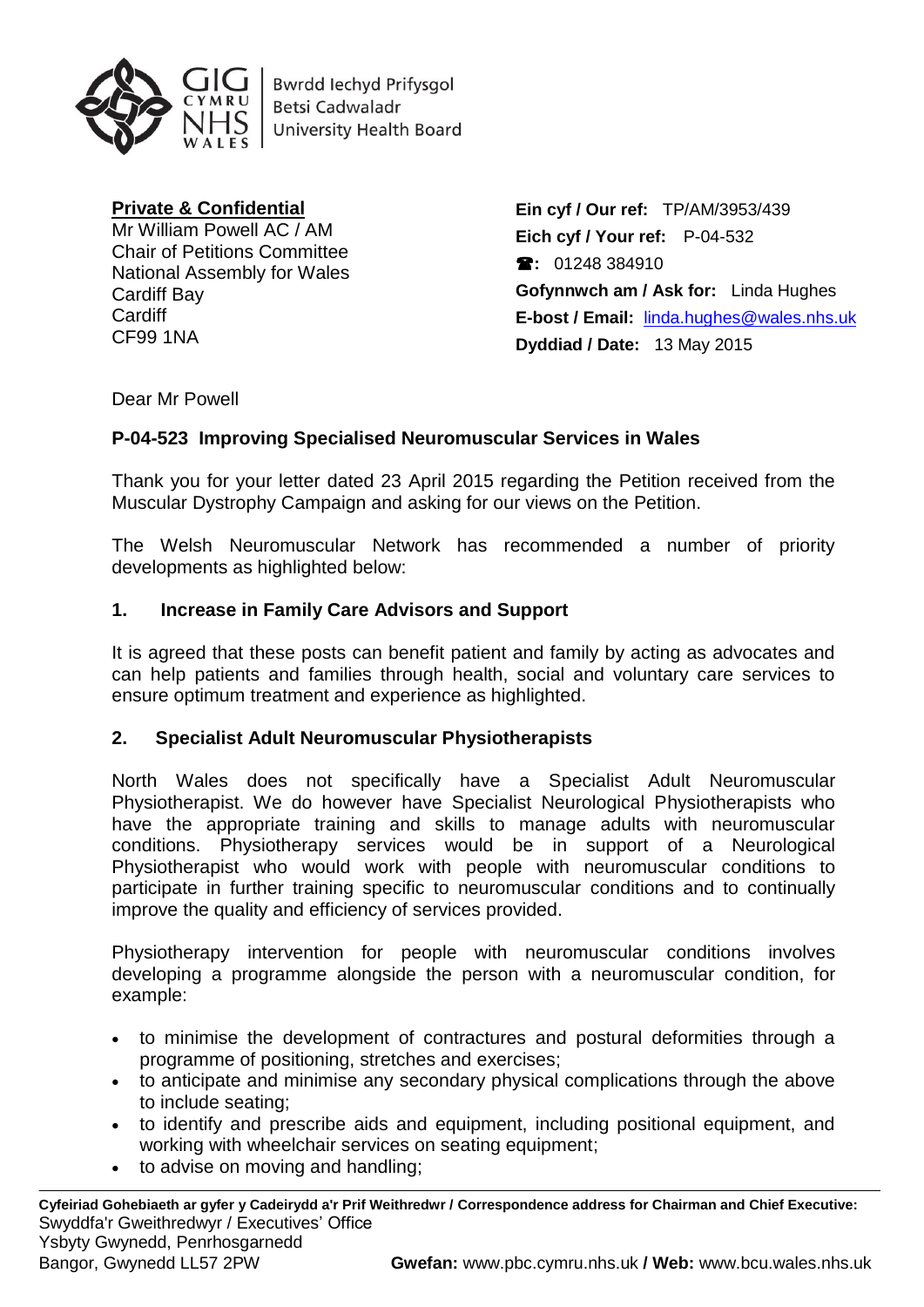

 to monitor respiratory function and advise on techniques to assist with breathing exercises and methods of clearing secretions.

The above therapeutic interventions could be carried out safely and effectively by neurologically trained Physiotherapists; which is a specialism within Physiotherapy. Depending on the clinical presentation, Physiotherapists with different specialisms have the most appropriate knowledge and skills to treat the person (for example, a Physiotherapist Specialist in respiratory care if the current problem is a chest infection). It is important that there is a Specialist Neurological Physiotherapist with the awareness and knowledge of neuromuscular conditions involved in the care of people with neuromuscular conditions to ensure that these people receive maximally effective therapy. The Neuromuscular Specialist Physiotherapist would have a more in depth knowledge of those conditions, (such as muscular dystrophy), increased awareness and knowledge about the amount/intensity of exercise appropriate for these conditions. Treatment techniques are the same as other neurological conditions; stretches, positioning, exercise but knowledge of suitable intensity is an acquired skill. The evidence base is less than supportive currently to the profession in this remit, hence each case is considered individually and experience in invaluable.

Our Neurological Physiotherapists will hold the core principles of treatment, and if treating this group of patients they are professionally required to develop the necessary additional knowledge required of the condition. They would be supported by the organisation in this regard.

It would not be effective use of time to employ one Physiotherapist to treat adult neuromuscular conditions in North Wales given the low volumes and excessive travel time, however we would wholly support additional training/teaching/workshops for professionals working with people with this group of conditions to increase knowledge and skills to highlight any differences in therapeutic management to optimise the quality of the service provided, as suggested.

## **3. Appointment of Consultant in Adult Neuromuscular Disease**

Consultants specialising in neuromuscular disease could provide leadership within multidisciplinary teams and focus on education and support for partners and also lead the development and implementation of care pathways. An assessment would need to be undertaken to determine whether the appointment of a consultant in adult neuromuscular disease would be the best way forward.

## **4. Increase in Clinical Psychology**

We recognise the valuable contribution made by Clinical Psychologist to the care provided to both adults and children with neuromuscular disease. We employ over a 100 qualified Clinical Psychologists in the Health Board with a range of expertise and are working hard to meet the needs of patients in a timely and appropriate way.